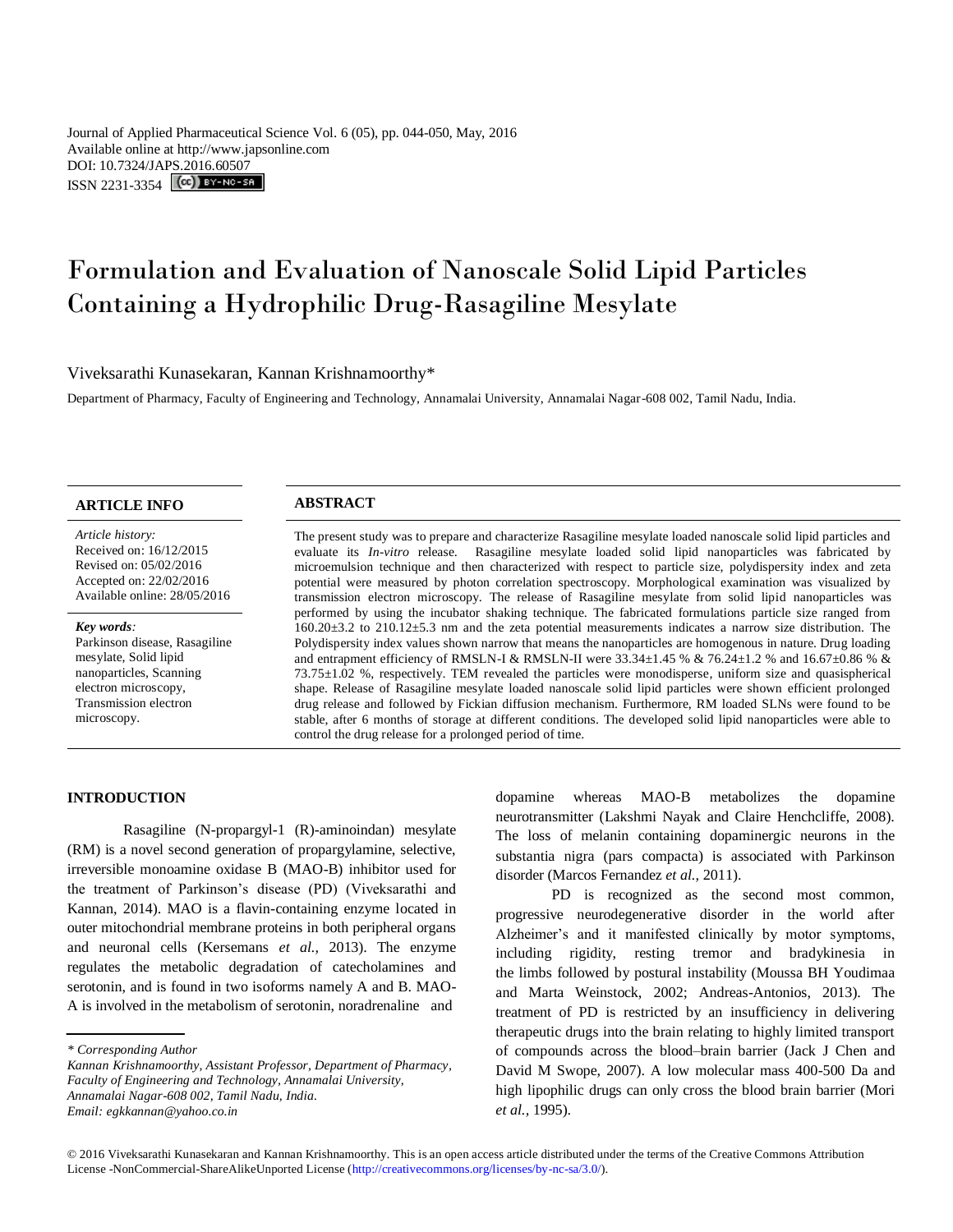To overcome this obstruction, a variety of colloidal carriers have been implemented like liposomes (Mori *et al.,* 1995), polymeric nanoparticles (Kreuter *et al.,* 2003), solid lipid nanoparticles (Shuting *et al.,* 2010) and dendrimers (Wolfgang Mehnert and Karsten Mad, 2001). Among these solid lipid nanoparticles become an important area of research in the field of drug delivery into the brain in a sustained period of time. The preparation of solid lipid nanoparticle (SLNs) techniques includes high pressure homogenizer, solvent emulsification, solvent diffusion, solvent evaporation, solvent injection, hot/cold homogenization, microemulsion, emulsification-diffusion, double emulsion, ultrasonication, spray drying and solvent supercritical fluid ( Viveksarathi and Kannan, 2015;Wolfgang Mehnert and Karsten Mad, 2001). However, we have chosen microemulsion technique, which is thermodynamically stable and most expedient for the preparation of solid lipid nanoparticles. Stearic acid is used as lipid solid, which is an endogenous saturated fatty acid found in an animal and plant sources, providing better biocompatibility and low toxicity (Patricia Severino *et al., 20*13; Attama *et al.,* 2006). The melting point of stearic acid is higher than body temperature. So, it can be compatible with human tissues and neutral with respect to physiological fluids (Fundaro *et al.,* 2000).

The objective of this study was to prepare the Rasagiline mesylate loaded solid lipid nanoparticles using stearic acid, polyethylene-polypropylene glycol and polysorbate 80 and to evaluate the *In-vitro* drug release and also predict the stability of the formulation in different storage conditions  $25^{\circ}$ C $\pm$ 2°C/60%RH $\pm$ 5%RH (Long term), 30°C±2°C/65%RH±5%RH (Intermediate) and 40°C±2°C/75%RH±5%RH (Accelerated condition), which can be assessed by particle size, polydispersity index, zeta potential entrapment efficiency and drug content (Viveksarathi *et al.,* 2012; Viveksarathi and Kannan, 2013; Surajit Das *et al.,* 2011).

# **MATERIALS AND METHODS**

# **Materials**

Rasagiline mesylate was a generous gift from Orchid health care Pvt Ltd (Chennai, India). Stearic acid and Tween 80 were obtained from SD Fine Chem Ltd (Mumbai, India). HPLC grade Acetonitrile and Lutrol were purchased from Sigma Aldrich (Bangalore, India) and Signet Chemical Lab (Mumbai, India), respectively. The analytical grade chemicals and reagents were used for all the experiments. Double distilled water was used after filtration through a 0.45µm membrane (cellulose acetate).

# **Fabrication of Rasagiline-loaded SLNs**

The nanoscale solid lipid particles which contain the drug Rasagiline mesylate was fabricated from oil-in-water microemulsion technique as previously described by kannan et al., 2015 and Doijad et al., 2008. In this method, lipid phase containing stearic acid was melted at 69-70°C and the drug was dissolved in the melted lipid. Then the lipid phase was added drop wise into the aqueous phase containing Polaxamer-407 as

surfactant and Polysorbate-80 as a co-surfactant, which heated at the same temperature. A transparent, thermodynamically stable o/w microemulsion was obtained under magnetic stirrer (Remi, India) at 500 rpm for 15min. This resulting o/w microemulsion was dispersed into cold aqueous medium under probe sonicator for 20 min (Lark, India) to solidify the nanoparticles in a volume ratio of 1:1 hot microemulsion to cold water. The fabricated Rasagiline mesylate loaded nanoscale solid lipid particles were freeze dried on a lyophilizer (lark, India.) at -40°C temperature and operating pressure 0.4 bar. The dried powder was stored in a desiccator (Viveksarathi and Kannan, 2015a; Viveksarathi and Kannan, 2015b; Doijad *et al.,* 2008). The Rasagiline mesylate loaded Nanoscale solid lipid particles was prepared using different ratio of drug to stearic acid. The ratio of drug to stearic acid (w/w) in RMSLNs I and RMSLNs II was 1:2 and 1:4, respectively.

# **Determination of process yield**

The Rasagiline mesylate loaded nanoscale solid lipid particles process yield was determined using the following equation, process yield = (Practical yield/theoretical yield)  $\times$  100 (Viveksarathi and Kannan, 2015a, Barnabas Wilson *et al.,* 2008).

# **Particle size distribution and Polydispersity index**

Particle size distribution and Polydispersity index of fabricated nanoscale solid lipid particles was measured by dynamic light scattering (DLS) or photon correlation spectroscopy (PCS) or quasi-elastic light scattering (QELS) at a scattering angle of 90° using a Malvern Mastersizer 2000MS (Malvern Instruments Inc, Worcestershire, UK) and laser diffraction with a beam length of 2.40 mm, range lens of 300 RF mm, at 10.14% obscuration. Polydispersity index was calculated from Gaussian distribution which indicated the width of a particle size of distribution by using the equation:  $D(0.9)-D(0.1)/D(0.5)$ .

Where,  $D(0.9)$ ,  $D(0.5)$  and  $D(0.1)$  are correspondence to particle size immediately above 90%, 50% and 10% of the sample. The Malvern Mastersizer particle size measurements range between 0.02µm and 2000µm (Viveksarathi and Kannan, 2015b).

# **Zeta potential measurements**

The surface charge and electrostatic stabilization of Rasagiline mesylate loaded nanoscale solid lipid particles were quantified by laser Doppler electrophoresis using Malvern Zetasizer Nano ZS (Malvern Instruments, UK). The sample was diluted with deionized distilled water with a conductivity adjusted to 50µS/cm with 0.9% sodium chloride. The quantified electrophoretic mobility was converted to zeta potential by applying Helmholtz-Smoluchowski equation.

# **Determination of Entrapment Efficiency**

The Rasagiline mesylate loaded nanoscale solid lipid particles entrapment efficiency (EE) was determined by analyzing the free drug content in the supernatant obtained after centrifuging at 16,000rpm for 30mins at 0°C (Remi C 24, Mumbai, India). Quantitative determination of RM-SLNs was conducted by HPLC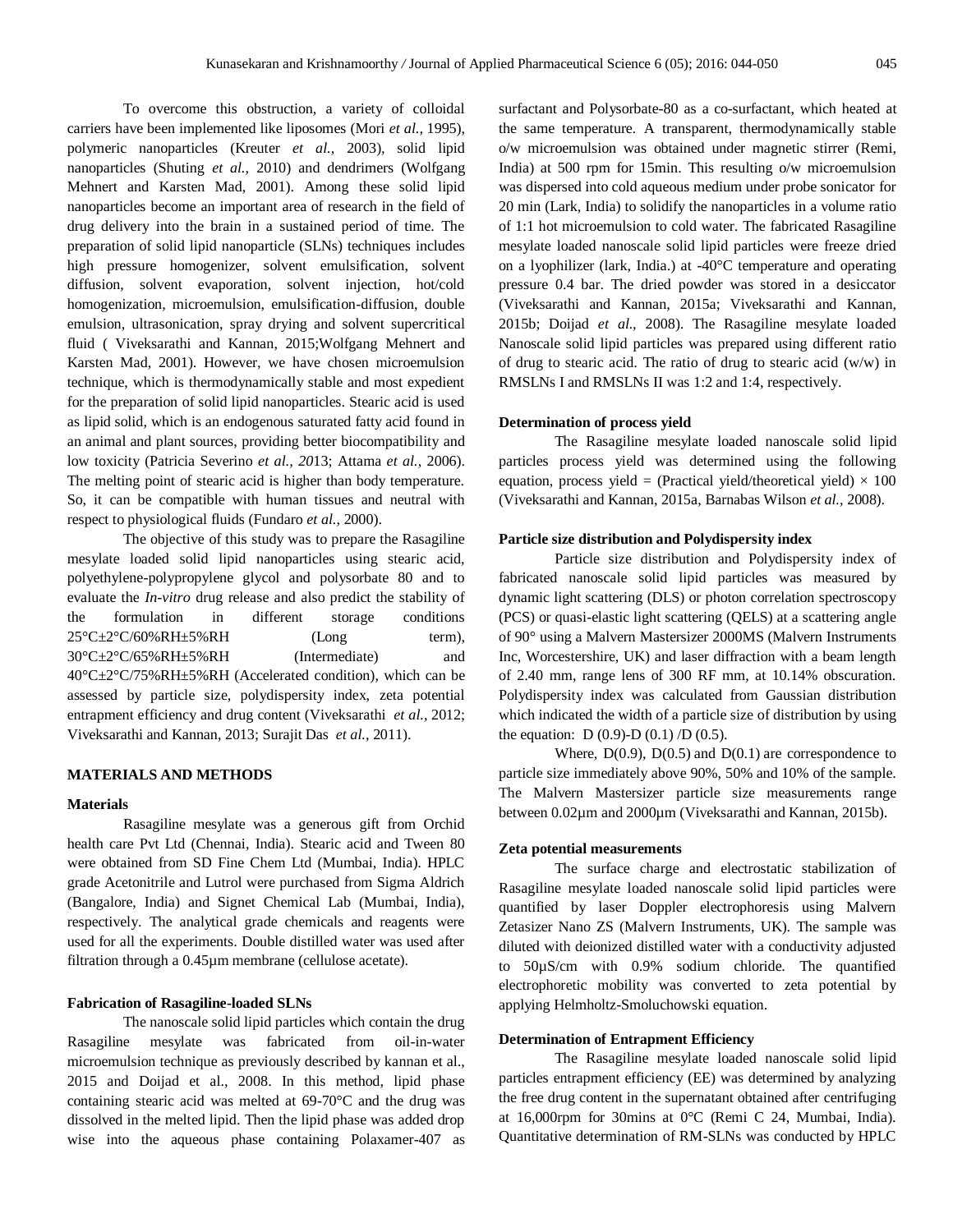(Thermoscientific, spectra system P-4000, USA) as previously described by Kannan et al., 2015 (22) and Marcos Fernandez et al., 2011 (Marcos Fernandez *et al.,* 2014), using a UV detector (Kromosil 100) and  $C_{18}$  column (particle size 5µm, 250mm×4mm). The amount of entrapped drug was calculated as the total amount of drug minus free drug by using the following equation

Entrapment efficiency (%) =  $\frac{(n+1)}{2}$  $\frac{1}{W1}$  × Where, W1 -the initial amount of drug used in the formulation, W2 -amount of drug detected in the supernatant

# **Determination of drug loading capacity**

Drug loading was determined by measuring the weight of drug in nanopartiles versus total weight of SLNs by using following equation (Guihua Huang *et al.,* 2008):

Drug loading (
$$
\%
$$
) = \frac{Weight of drug in SLNs}{Total weight of SLNs} \times 100

# **Determination of drug content**

Weighed amount of Rasagiline mesylate loaded solid lipid nanoparticles was diluted with mixture of acetonitrile:water (5:95, v/v) and analyzed by HPLC method (Thermoscientific, spectra system P-4000, USA) using UV detector (Kromosil 100) and C18 column (particle size 5µm, 250mm×4mm). The detection of wavelength was 265nm. Under these conditions the retention time of Rasagiline mesylate was at 4.627 min and concentration was calculated by relative to a calibration curve (Viveksarathi and Kannan, 2015c).

#### **Scanning electron microscopy**

The RM-SLNs was visualized using Scanning electron microscopy (SEM) Jeol JX 840-A (Jeol LTD, Tokyo, Japan) for morphological examination. Freeze dried samples mounted on aluminium stubs and then coated with gold using a sputter coater. The specimens were scanned at 15kv accelerated voltage.

# **Transmission electron microscopy**

Transmission Electron Microscopy (TEM) is working based on transmitted electron and it has much higher resolution than SEM. Therefore TEM also be used to determine the sample surface morphology and crystallography. The Surface morphology of RM loaded nanoscale solid lipid particles were viewed under Transmission Electron Microscopy using JEOL JEM-2000 EXII TEM (Tokyo, Japan). The samples were negatively stained with 0.5% (w/v) phosphotungstic acid solution and fixing on coated copper grids with carbon film and dried under vacuum pressure. The samples were diluted to 5 ml in buffer to obtain a clear solution and scanned in all zones before the images are taken.

# **In-vitro drug release studies**

*In-vitro* release study of Rasagiline mesylate loaded nanoscale solid lipid particles was determined by using dialysis bag method. Accurately weighed quantities of RM-SLNs were placed in the dialysis bag (cut-off 5 kDa, Himedia, India) and both ends were tightly sealed. The dialysis bag was positioned in a Beaker containing 100 ml phosphate buffer at pH 7.4, which was magnetically stirred at 100 rpm (Remi, India) and maintained at  $37^{\circ}$ C  $\pm$  0.5°C. At schedule time intervals, the 1 ml of the release medium was withdrawn using micropipette and replaced with the same volume of fresh PBS. The samples were immediately filtered through a 0.45 µm membrane filter (Elix, Mill-Q) and the content of Rasagiline mesylate was estimated after suitable dilution with a Thermoscientific HPLC (Spectra system P-4000, USA) with UV detector (Kromosil 100) and  $C_{18}$  column (Particle size 5 µm, 250 mm×4 mm) at 265 nm (Barnabas Wilson *et al.,* 2008; Shengpeng Wang *et al.,* 2012).

# **Drug releases kinetics**

The release of drug loaded nanoscale solid lipid particle statistics was studied using, zero-order, first-order, Higuchi and Korsmeyer-Peppas equation models (Viveksarathi and Kannan, 2012).

# **Stability studies**

The stability study provides the evidence of fabricated nanoscale solid lipid particles quality varies with time under different environmental factors includes temperature, humidity and light. The study was carried out according to the international conference on harmonisation (ICH-QIA (R2) guidelines, 2003), with Rasagiline mesylate loaded nanoscale solid lipid particles. The samples were studies were performed over a period of 6 months at  $25^{\circ}C \pm 2^{\circ}C/60\% RH \pm 5\%RH$  (Long term), 30°C±2°C/65%RH±5%RH (Intermediate) and 40°C±2°C/75%RH±5%RH (Accelerated condition). The samples were evaluated at 0, 3 and 6 months for their particle size, polydispersity index, zeta potential, entrapment efficiency, drug content and release rate (Viveksarathi and Kannan, 2012; Viveksarathi and Kannan, 2013; Surajit Das *et al.,* 2011), In addition, samples were visually examined for any physical instability (separation and aggregation).

# **RESULTS**

The percentage process yield of 86.21% and 84.72% were obtained from RMSLN-I and RMSLN-II, respectively (Table 1). Most critical of any nanoscale solid lipid particles fabrication strategy is the particle size distribution, which plays a major role in their adhesion to the cell membrane and interaction with the biological cells. Fig. 1& 2. Shows the particle size distribution pattern of the Rasagiline mesylate loaded solid lipid particles and the mean particle size range was from  $160.12 \pm 1.2$  nm to 210.45±5.3 nm (Table 1). The size of nanoscale solid lipid particles are mainly depends on the factors like rate of addition and rate of stirring. The results acquired from dynamic light scattering are confirmed by scanning electron microscopy (SEM) or transmission electron microscopy (TEM).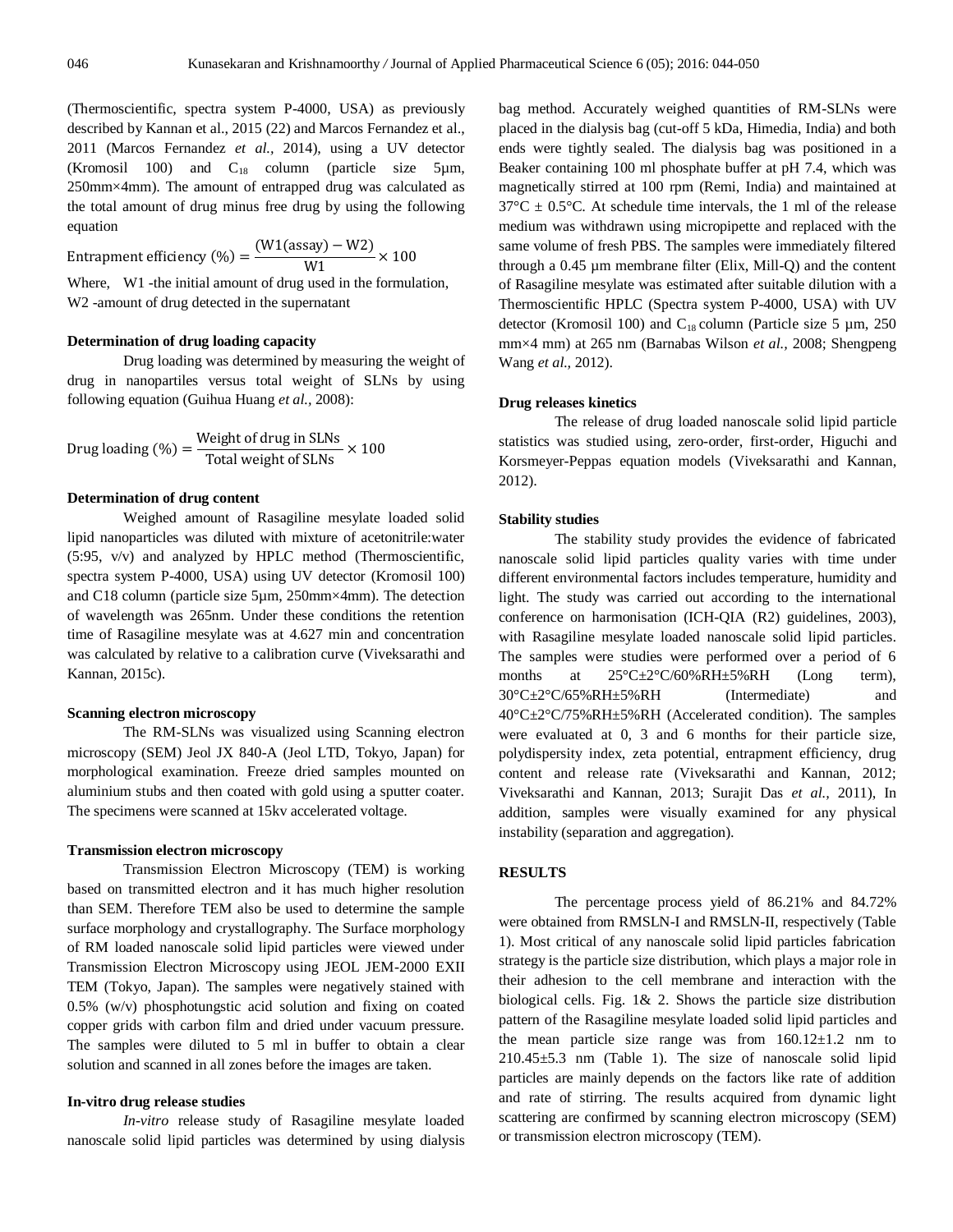

**Fig. 2:** Particle size distribution of RMSLN-II

The PdI was calculated on the basis of volumetric distribution of particles and provides the statistics about the homogeneity of particle size distribution. The formulated RMSLNs I & II particle size distribution is unimodal and having a narrow range of 0.304 to 0.231 (Table 1).





Zeta potential is used to me-asure the surface charge of particles and electrostatic stabilization, through the electrostatic repulsion between particles (Fig. 3 & 4).

The higher positive or negative zeta potential value results, minimize the aggregation/flocculation of particles. The formulations RMSLN-I and RMSLN-II zeta potential value was - 36.7±6.10 and -31.5±1.9 mV, respectively (Table 1). Drug loading and entrapment efficiency of RMSLN-I and RMSLN-II were 33.34±1.45 % & 76.24±1.2 % (n=3) and 16.67±0.86 % &  $73.75\pm1.02\%$  (n=3), respectively (Table 1). Drug content of the formulation RMSLN-I and RMSLN-II was 96.63±0.42 % and 94.17 $\pm$ 1.12%, respectively. Fig. 5: (a) & (b) shows the results of scanning electron microscope, morphology was found to spherical shape.



**Fig. 5**: (a). Scanning electron microscopy micrograph of RMSLN-I, (b). Scanning electron microscopy micrograph of RMSLN-II.

RMSLN-I and RMSLN-II Transmission electron microscope studies indicated the crystalline morphology of Rasagiline mesylate loaded nanoscale solid lipid particle was almost uniform size with spherical shape and few small particles aggregate into secondary particles because their very small dimension and high surface energy. Fig. 6 & 7: Section (b) Selected area electron diffraction pattern shows the formulated RM-SLNs particles are polycrystalline structure.



**Fig. 6**: (a) Transmission electron microscopy micrograph of RMSLN I and (b) the selected area electron diffraction pattern of RMSLN I.



**Fig. 7**: (a) Transmission electron microscopy micrograph and (b) the selected area electron diffraction pattern of RMSLN II.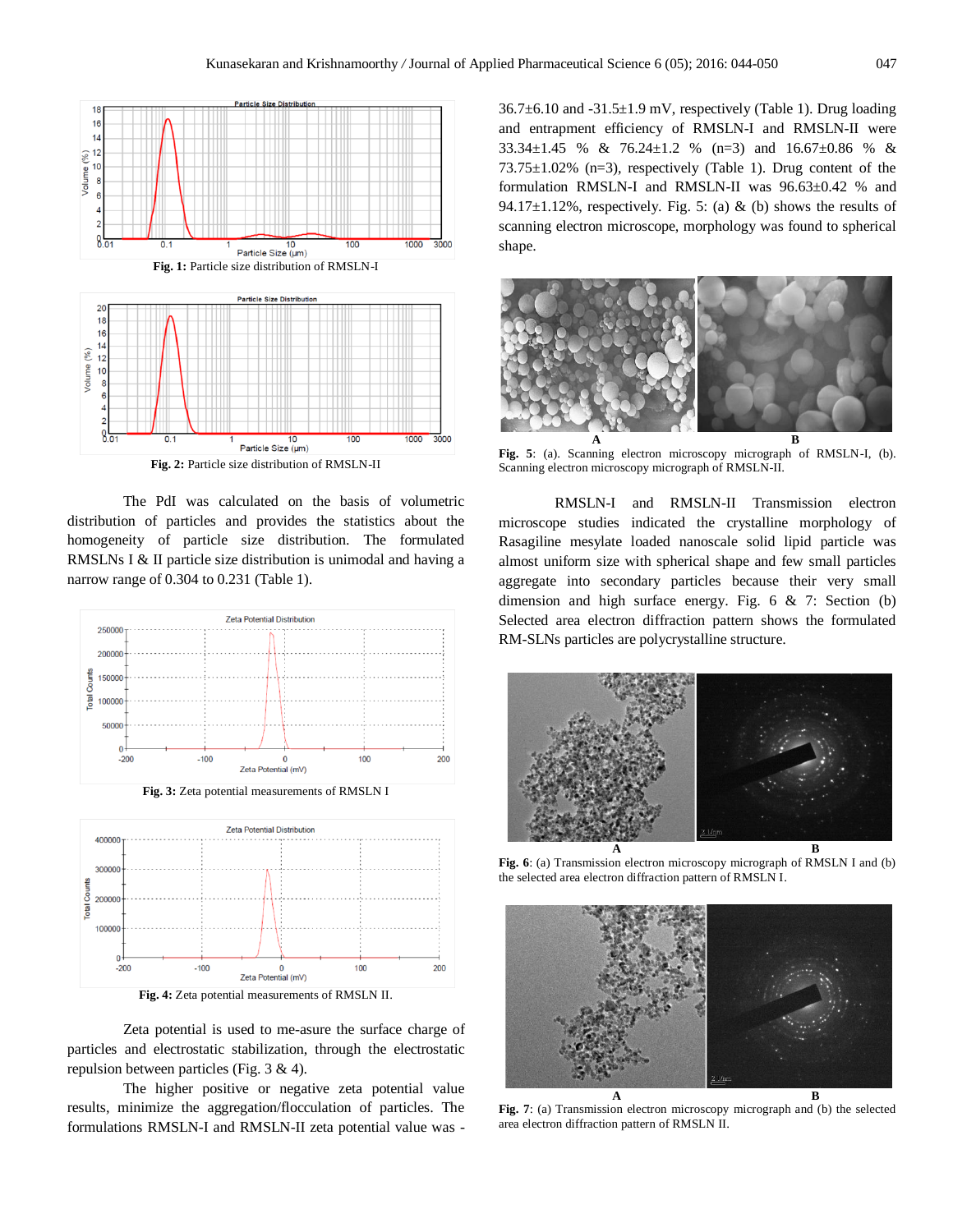|                              | <b>Formulations code</b> |                  |  |  |
|------------------------------|--------------------------|------------------|--|--|
| <b>Evaluation</b> parameters | <b>RMSLN-I</b>           | <b>RMSLN-II</b>  |  |  |
| Process yield (%)            | 86.21                    | 84.72            |  |  |
| Mean particle size (nm)      | 160-210                  | 175-200          |  |  |
| Polydispersity Index (Pdi)   | 0.304                    | 0.231            |  |  |
| Zeta potential $(mV)$        | $-36.7+6.10$             | $-31.5 \pm 1.9$  |  |  |
| Drug loading $(\%)$          | $33.34 \pm 1.45$         | $16.67 \pm 0.86$ |  |  |
| Entrapment efficiency (%)    | $76.24 \pm 1.20$         | $73.75 \pm 1.06$ |  |  |
| Drug content $(\%)$          | $96.63 \pm 0.42$         | $94.17 \pm 1.12$ |  |  |

**Table 1:** Characterization of RM-loaded solid lipid nanoparticles.

**\***(n=3±S.D.)

The results of the drug release profile of Rasagiline mesylate loaded nanoscale solid lipid particle formulations were shown in Fig. 8. The formulations RMSLN-I and RMSLN-II released  $92.06\pm1.40$  % and  $89.13\pm1.20$  %, respectively, of their Rasagiline mesylate content at the end of 24 hours.

Each data point in the drug release profile represents the mean of three determinations. The Rasagiline mesylate loaded solid lipid nanoparticles formulations were stored at different conditions includes,  $25^{\circ}C \pm 2^{\circ}C/60\%RH \pm 5\%RH$ , 30°C±2°C/65%RH±5%RH and 40°C±2°C/75%RH±5%RH, results were mentioned in the Table 2. The results shown RMSLN-I and RMSLN-II formulations were shown no aggregations or separation over the study period. The particle size of the formulations shows good physical stability of the particle. There was a negligible increase in particle size of RMSLN-II at

**Table 2:** Kinetic modeling of RM-loaded nanoscale solid lipid particles.

40°C±2°C/75%RH±5%RH. The magnitude of zeta potential value of RMSLN-I formulation was slightly reduced at 40°C±2°C/ 75%RH±5%RH.



**Fig. 8**: RM-Solid lipid nanoparticles RMSLN I (**-●-**) RMSLN II (**-●-**) formulations. Each point represents mean  $\pm$  standard deviation, n = 3

No significant changes in the *In-vitro* drug release of Rasagiline mesylate loaded Nanoscale solid lipid particles. The release of Rasagiline mesylate loaded Nanoscale solid lipid particles results were shown in the table 2. The mechanism of Rasagiline mesylate loaded nanoscale solid lipid particles release was found by incorporating the initial 60% of the release data in Korsmeyer-Peppas model.

| <b>Table 2.</b> Kinege moderniz of "Kivi-foaded hanoscale some more barticles." |            |                    |         |                          |       |  |  |  |
|---------------------------------------------------------------------------------|------------|--------------------|---------|--------------------------|-------|--|--|--|
| Formulations                                                                    | Zero order | <b>First order</b> | Higuchi | <b>Korosmever-Peppas</b> |       |  |  |  |
|                                                                                 |            |                    |         |                          |       |  |  |  |
| <b>RMSLN-I</b>                                                                  | 0.5970     | 0.9945             | 0.9863  | 0.9876                   | 0.490 |  |  |  |
| RMSLN-II                                                                        | 0.6349     | 0.9925             | 9.9870  | 9.9886                   | 0.486 |  |  |  |

**Table3**: Stability study of Rasagiline mesylate loaded solid lipid nanoparticles

|                                |                                                  |                                |              | <b>Observations (Months)</b> |          |  |
|--------------------------------|--------------------------------------------------|--------------------------------|--------------|------------------------------|----------|--|
| <b>Formulations</b> Conditions |                                                  | <b>Evaluation parameters *</b> | $\mathbf{0}$ | 3                            | 6        |  |
| <b>RMSLN-I</b>                 | $25^{\circ}$ C $\pm 2^{\circ}$ C/<br>60%RH±5%RH  | Particle size (nm)             | 165-210      | 165-215                      | 167-220  |  |
|                                |                                                  | Polydispersity index (Pdi)     | 0.304        | 0.329                        | 0.281    |  |
|                                |                                                  | Zeta potential (mV)            | $-36.70$     | $-35.57$                     | $-35.19$ |  |
|                                |                                                  | Entrapment efficiency (%)      | 76.24        | 75.86                        | 75.42    |  |
|                                |                                                  | Drug content (%)               | 96.63        | 96.36                        | 96.04    |  |
|                                | $30^{\circ}$ C $\pm 2^{\circ}$ C/<br>65% RH±5%RH | Particle size (nm)             | 165-210      | 170-210                      | 170-220  |  |
|                                |                                                  | Polydispersity index (Pdi)     | 0.304        | 0.314                        | 0.291    |  |
|                                |                                                  | Zeta potential (mV)            | $-36.70$     | $-35.45$                     | $-35.03$ |  |
|                                |                                                  | Entrapment efficiency (%)      | 76.24        | 76.18                        | 75.24    |  |
|                                |                                                  | Drug content (%)               | 96.63        | 96.18                        | 96.23    |  |
|                                | $40^{\circ}$ C $\pm 2^{\circ}$ C/<br>75% RH±5%RH | Particle size (nm)             | 165-210      | 170-220                      | 170-230  |  |
|                                |                                                  | Polydispersity index (Pdi)     | 0.304        | 0.285                        | 0.289    |  |
|                                |                                                  | Zeta potential (mV)            | $-36.70$     | $-35.75$                     | $-34.82$ |  |
|                                |                                                  | Entrapment efficiency (%)      | 76.24        | 75.86                        | 75.92    |  |
|                                |                                                  | Drug content (%)               | 96.63        | 96.35                        | 95.86    |  |
| <b>RMSLN-II</b>                | $25^{\circ}$ C $\pm 2^{\circ}$ C/<br>60%RH±5% RH | Particle size (nm)             | 175-200      | 175-210                      | 175-215  |  |
|                                |                                                  | Polydispersity index (Pdi)     | 0.231        | 0.218                        | 0.204    |  |
|                                |                                                  | Zeta potential (mV)            | $-31.5$      | $-28.35$                     | $-28.51$ |  |
|                                |                                                  | Entrapment efficiency (%)      | 73.75        | 72.48                        | 72.21    |  |
|                                |                                                  | Drug content $(\% )$           | 96.63        | 96.15                        | 96.23    |  |
|                                | $30^{\circ}$ C $\pm 2^{\circ}$ C/<br>65%RH±5%RH  | Particle size (nm)             | 175-200      | 180-200                      | 175-210  |  |
|                                |                                                  | Polydispersity index (Pdi)     | 0.231        | 0.224                        | 0.207    |  |
|                                |                                                  | Zeta potential (mV)            | $-31.50$     | $-29.43$                     | $-29.61$ |  |
|                                |                                                  | Entrapment efficiency (%)      | 73.75        | 72.15                        | 72.34    |  |
|                                |                                                  | Drug content $(\% )$           | 96.63        | 96.17                        | 5.92     |  |
|                                | $40^{\circ}$ C $\pm 2^{\circ}$ C/<br>75% RH±5%RH | Particle size (nm)             | 175-200      | 180-210                      | 180-210  |  |
|                                |                                                  | Polydispersity index (Pdi)     | 0.231        | 0.208                        | 0.214    |  |
|                                |                                                  | Zeta potential (mV)            | $-31.5$      | $-29.54$                     | $-29.47$ |  |
|                                |                                                  | Entrapment efficiency (%)      | 73.75        | 73.42                        | 72.94    |  |
|                                |                                                  | Drug content $(\% )$           | 96.63        | 95.94                        | 95.86    |  |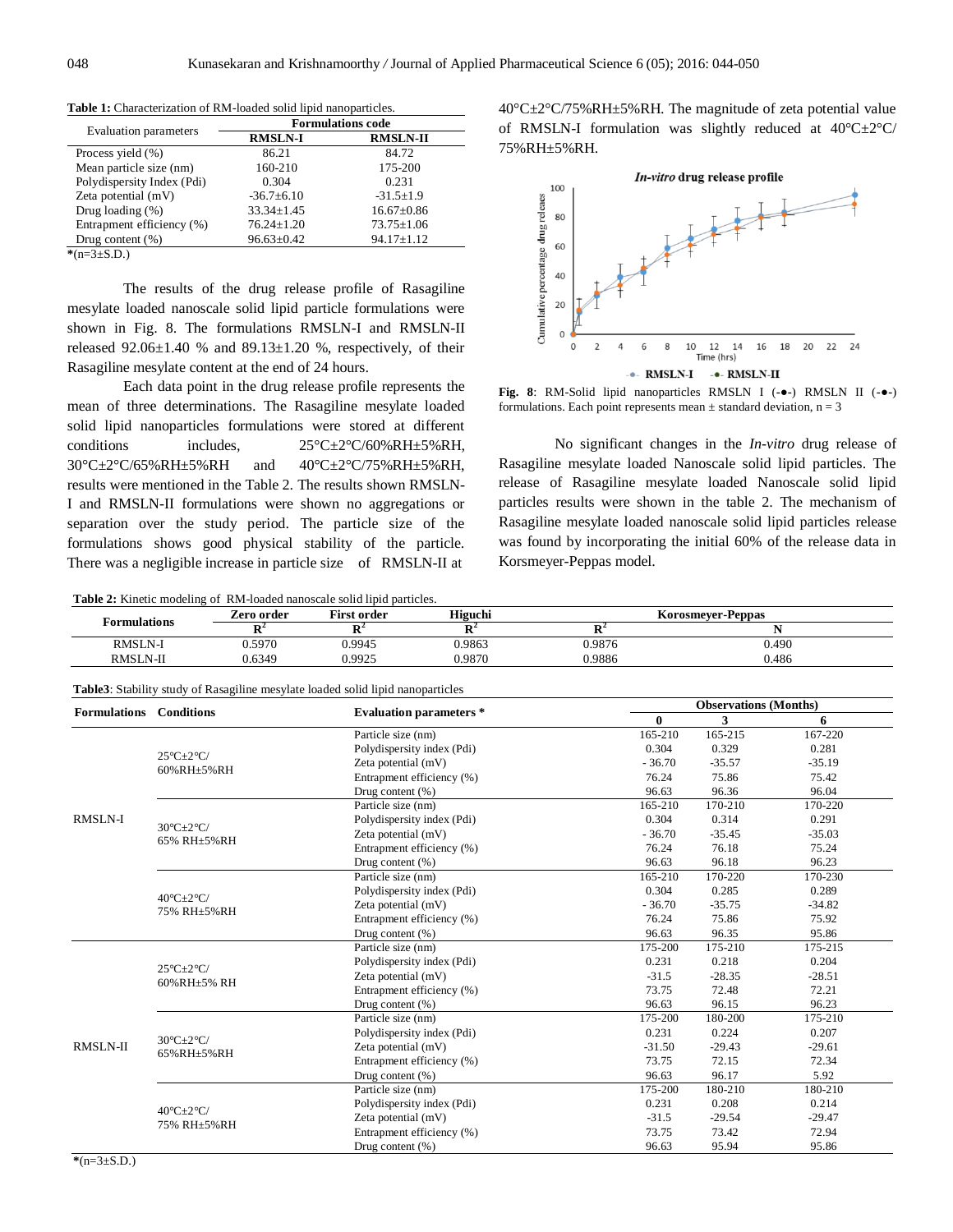# **DISCUSSION**

Nanoscale solid lipid particles which contain Rasagiline mesylate were fabricated by microemulsion technique and it has been generally the selected technique for the fabrication of targeted drug delivery nanoparticles. Stearic acid was used as biodegradable lipid to encapsulate the drug to facilitate the targeted delivery into brain. Polyethylene-polypropylene glycol has long been used as a steric stabilizer for obtaining nanoscale solid lipid particles. In the presence of polyethylene-polypropylene glycol, following a period of equilibration, stable colloidal particles form, but in the absence of polyethylene-polypropylene glycol the particles are colloidally unstable and rapidly coalesce. Also, it has long been used as a coating agent in nanoparticles, which inhibits the efflux system, especially P-glycoprotein (Pgp) for brain delivery (Kreuter *et al.,* 2002; Ruckmani *et al.,* 2006). Hence, in the current research the polyethylene-polypropylene glycol and polysorbate 80 used to enable an efficient brain delivery of the drugs after iv administration.

The fabricated Rasagiline mesylate loaded nanoscale solid lipid particles, mean particle size range was from  $160.12 \pm 1.2$ nm to 210.45±5.3 nm. Particles below 1µm are an easy accessible in the body, being transported across the blood brain barrier (Viveksarathi and Kannan, 2014). The polydispersity index is a ratio, which determined as a measure of homogeneity. Ideally, should be  $< 0.3$ . RMSLN I & II particles had polydispersity index 0.304 and 0.231, respectively and it indicates narrow size distribution and suggested particles are monodispersity. The zeta potential value of RMSLN I & II formulations value was- $36.7\pm6.10$  and  $-31.5\pm1.9$  mV, respectively. When, the zeta potential values more positive than 30mV or more negative than 30mV are electrochemically stable. The loading capacity, which determined the amount of Rasagiline mesylate associated with a unit weight of nanoparticles, was very imperative factor for judging the appropriateness of particular drug-carrier system (Ruckmani *et al.,* 2006). In this study, RMSLN-I and RMSLN-II DL values reached  $33.34 \pm 1.45$  % and  $16.67 \pm 0.86$  % (n=3), respectively. The entrapment efficacy results were found greater than 70% and it was depended upon the drug loading capacity.

Scanning electron microscopy results confirm the morphology of RMSLNs formulated particles were the uniform size with a spherical shape. The transmission electron microscopy results revealed the formulated particles were uniform size and spherical shape with smooth surface. Few particles were aggregates due to their very small dimension with high surface area. The selected area electron diffraction pattern shows the formulated particles are polycrystalline structure. *In-vitro*  Rasagiline mesylate release profile from the formulations RMSLN-I and RMSLN-II, showed the drug release 92.06±1.40 % and  $89.13 \pm 1.20$  %, respectively, of their Rasagiline mesylate content at the end of 24 hours. Slight differences in the release profiles of batches RMSLN-I and RMSLN-II was observed, due to the different ratio of drug to stearic acid. Stability studies of Rasagiline mesylate loaded nanoscale solid lipid particles results

were shown in Table 2. RMSLN-I and RMSLN-II formulations were shown no aggregations or separation over the 6 months stability study. It was observed that the initial particle size, polydispersity, zeta potential, entrapment efficiency, drug content and *In-vitro* drug release and the same evaluation parameters of the samples analysed after 0, 3, and 6 months of storage at different conditions as per international conference on harmonisation [(ICH) QIA (R2) guidelines (2003) (27). The results were similar, representing there is no significant variations in the physical as well as chemical characteristics of the RMSLNs formulations. The mechanism of Rasagiline mesylate loaded nanoscale solid lipid particles release from the two formulations were found to be followed Higuchi model, as the plots showed high linearity, with a correlation coefficient  $(R^2)$  value of 0.98 or more. The 'n' value of Korsmeyer-Peppas model lies below 0.5 and the mechanism controlling the drug release was Fickian diffusion.

# **CONCLUSION**

The hydrophilic Rasagiline mesylate was successfully encapsulated in stearic acid based solid lipid nanoparticles using microemulsion technique. The particle size distribution was in the nanometre range with polydispersity index and the zeta potential indicates that the solid lipid particles would be stable and the tendency to agglomerate would be miniscule. SEM and TEM studies shown the morphology of RM-SLNs were crystalline and have a spherical shape. Drug loading, entrapment efficiency and drug content results were satisfactory. The release of Rasagiline mesylate from solid lipid nanoparticle was shown efficient prolonged delivery. Furthermore, the Rasagiline mesylate loaded solid lipid nanoparticle formulation were stable for 6 months at different storage conditions and the release data shown there is no significant changes in the *In-vitro* drug release studies. Hence, the formulated RM loaded SLNs can be used for prolonged drug delivery to improve the bioavailability. However, further studies will focus on increasing the drug loading in nanoscale solid lipid particles.

# **ACKNOWLEDGMENTS**

The authors are thankful to Department of Pharmacy, Faculty of Engineering and Technology, Annamalai University, Annamalai Nagar, Tamil Nadu, India.

# **CONFLICTS OF INTEREST**

The authors declare that there are no conflicts of interest.

# **REFERENCES**

Viveksarathi K, Kannan K. Multi criteria decision making to select the best method for the preparation of solid lipid nanoparticles of rasagiline mesylate using analytic hierarchy process. Journal of Advance Pharmaceutical Technology Research, 2014; 5(3):115-121.

Kersemans K, Van Laeken N, De Vos F. Radiochemistry devoted to the production of monoamine oxidase (MAO-A and MAO-B)